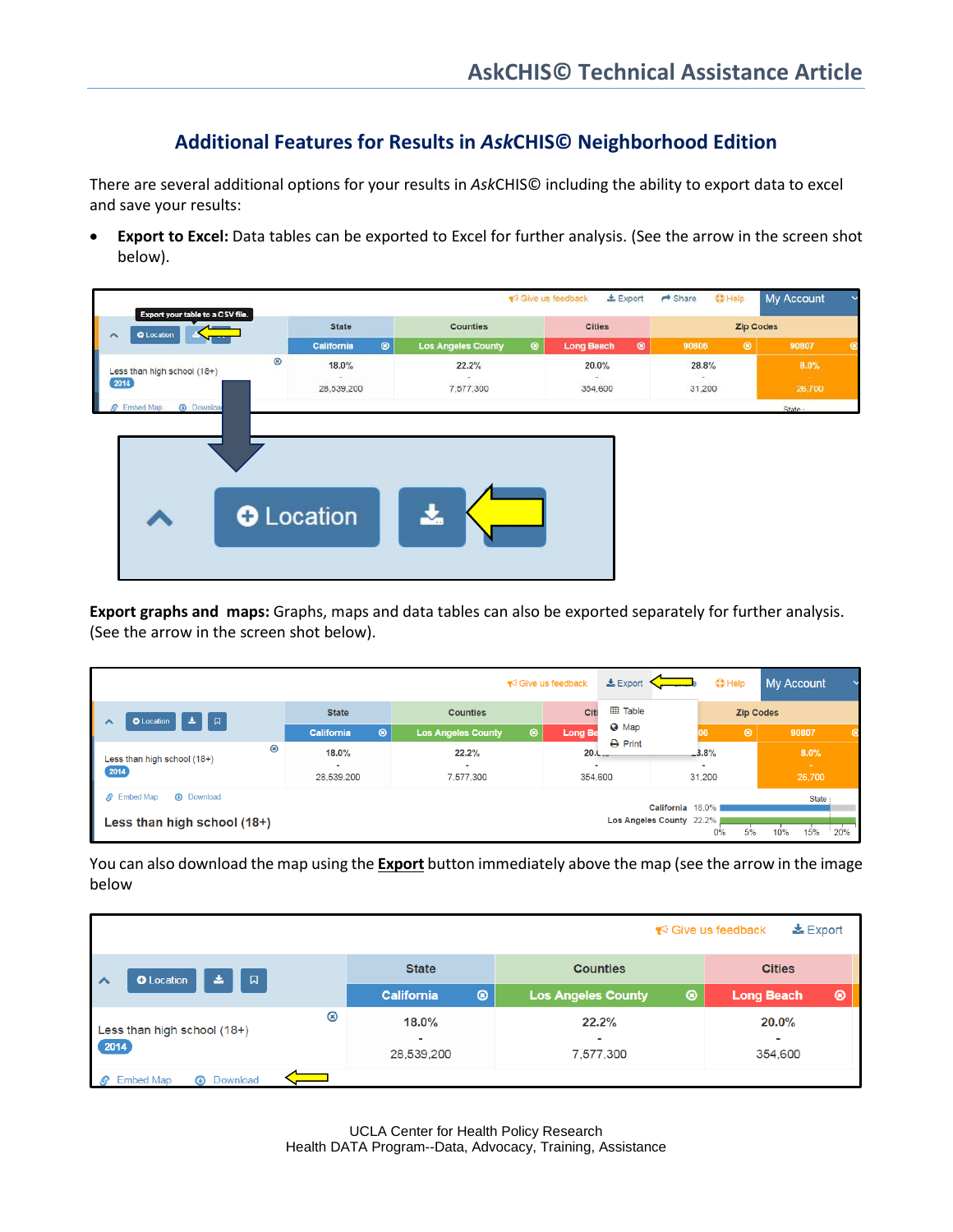The **Share** function allows you to email the information to a friend or coworker or share via social media. You have the option to email a link or the actual data file.

|                                    |                                             | $\frac{1}{26}$ Export<br>$\blacktriangleright$ Give us feedback | $\rightarrow$ Share        | $\n  D$ Help                                       | My Account       | $\check{ }$   |
|------------------------------------|---------------------------------------------|-----------------------------------------------------------------|----------------------------|----------------------------------------------------|------------------|---------------|
| <b>State</b>                       | <b>Counties</b>                             | <b>Cities</b>                                                   | $\boxdot$ E-mail CSV       |                                                    |                  |               |
| $\circledast$<br><b>California</b> | <b>Los Angeles County</b><br>$\circledcirc$ | $\odot$<br><b>Long Beach</b>                                    | % E-mail a Link            |                                                    | 90807            | $\circledast$ |
| 18.0%                              | 22.2%                                       | 20.0%                                                           | <b>R</b> Share on Facebook |                                                    | 8.0%             |               |
| ۰<br>28,539,200                    | ٠<br>7,577,300<br>354,600                   |                                                                 | <b>D</b> Share on Twitter  |                                                    | $\sim$<br>26,700 |               |
|                                    |                                             |                                                                 |                            | <b>m</b> Share on LinkedIn                         | State:           |               |
|                                    |                                             | <b>Los Angele</b>                                               |                            | <sup>他</sup> Copy Link to Clipboard<br>5%<br>$0\%$ | 15%<br>10%       | 20%           |

Once you click **Map** or **Bar Chart** to download an item from either of the above export options, the item will download and open as a PNG file (see example below):

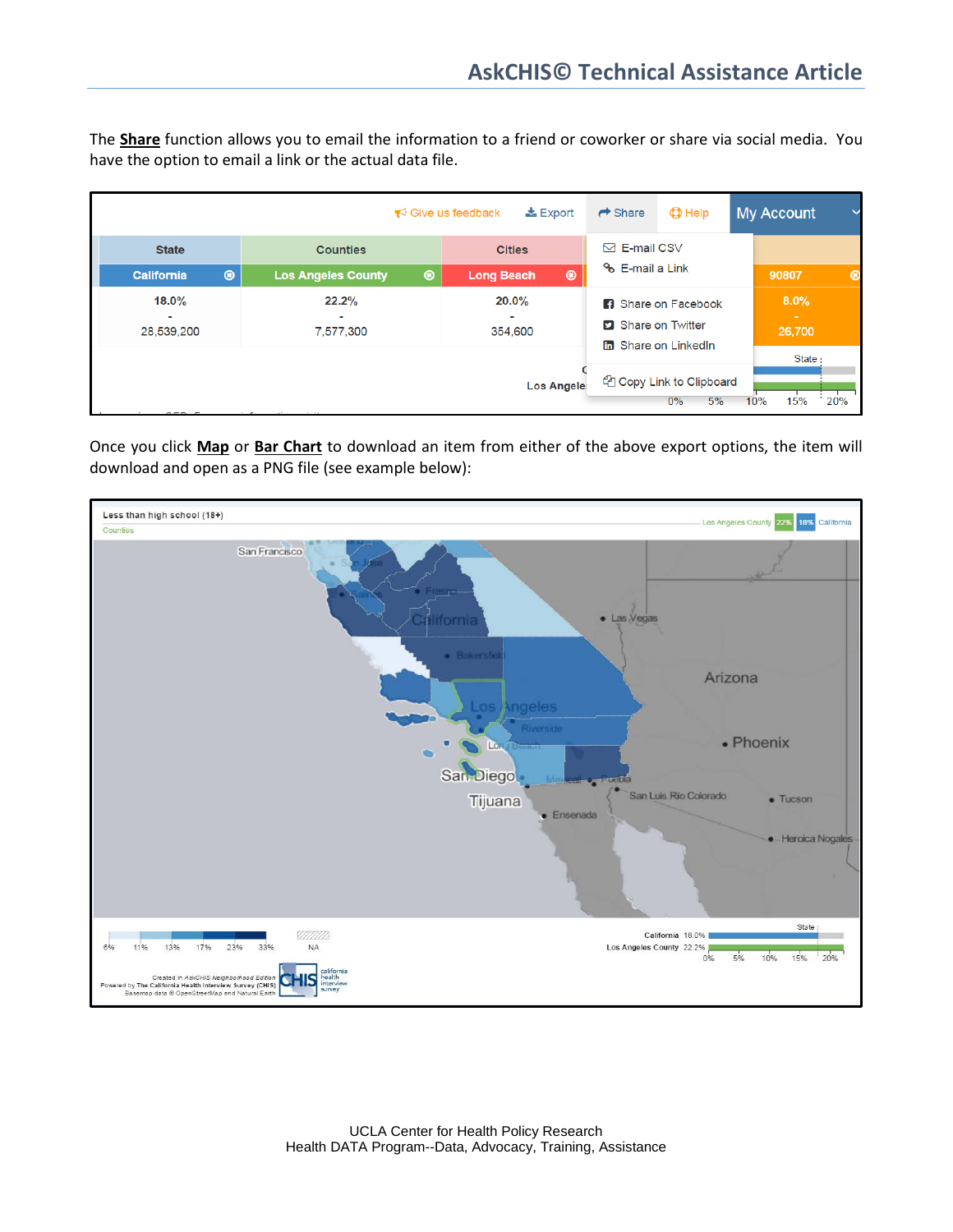**Embedding maps:** Maps can be embedded on your own web page. Click the **Embed Map** option and copy the custom HTML code for pasting into your website or content management system.

| 口<br>O Location<br>Δ.                                                                                                                                                                                                                                                                                                                                                                                                                                                             | <b>State</b>                             | <b>Counties</b>              |  | <b>Cities</b>                       |       | <b>Zip Codes</b> |           |  |                             |  |
|-----------------------------------------------------------------------------------------------------------------------------------------------------------------------------------------------------------------------------------------------------------------------------------------------------------------------------------------------------------------------------------------------------------------------------------------------------------------------------------|------------------------------------------|------------------------------|--|-------------------------------------|-------|------------------|-----------|--|-----------------------------|--|
|                                                                                                                                                                                                                                                                                                                                                                                                                                                                                   | $\circledcirc$<br><b>California</b>      | <b>Los Angeles County</b>    |  | $\circledcirc$<br><b>Long Beach</b> | 90806 |                  | $\bullet$ |  | 90807                       |  |
| $\bullet$<br>Less than high school (18+)<br>2014                                                                                                                                                                                                                                                                                                                                                                                                                                  | <b>STATISTICS</b><br>18.0%<br>28.539.200 | 22.2%<br>$\sim$<br>7,577,300 |  | 20.0%<br>354,600                    |       | 28.8%<br>31,200  |           |  | $8.0\%$<br>$\sim$<br>26,700 |  |
| <b>A</b> Download<br>$\mathcal{S}$<br>Embed Map<br>Copy and paste the code below to embed.<br><iframe 20%<="" allowfullscreen="t&lt;/td&gt;&lt;td&gt;&lt;/td&gt;&lt;td&gt;&lt;/td&gt;&lt;td&gt;&lt;/td&gt;&lt;td&gt;Los Angeles County 22.2%&lt;/td&gt;&lt;td&gt;California 18.0%&lt;/td&gt;&lt;td&gt;0%&lt;/td&gt;&lt;td&gt;5%&lt;/td&gt;&lt;td&gt;&lt;b&gt;10%&lt;/b&gt;&lt;/td&gt;&lt;td&gt;State:&lt;br&gt;15%&lt;/td&gt;&lt;td&gt;" height="500" td="" width="600"></iframe> |                                          |                              |  |                                     |       |                  |           |  |                             |  |

**Saving a Data Table:** You can also click the **Bookmark** button to save the table to your library within *Ask*CHIS© NE. Later, you can access your query, tables and maps by clicking on **My Account > My Library.**

| Save this table to your library.                        |                        | $\blacktriangleright$ Give us  |  |  |  |  |
|---------------------------------------------------------|------------------------|--------------------------------|--|--|--|--|
| 孟<br>$\Box$<br><b>O</b> Location<br>↗                   | <b>State</b>           | <b>Counties</b>                |  |  |  |  |
|                                                         | <b>California</b><br>◉ | <b>Los Angeles County</b><br>◉ |  |  |  |  |
| ◉<br>Less than high school (18+)<br>2014                | 18.0%<br>28,539,200    | 22.2%<br>7,577,300             |  |  |  |  |
| <b>Embed Map</b><br>Download<br>$\boldsymbol{\epsilon}$ |                        |                                |  |  |  |  |